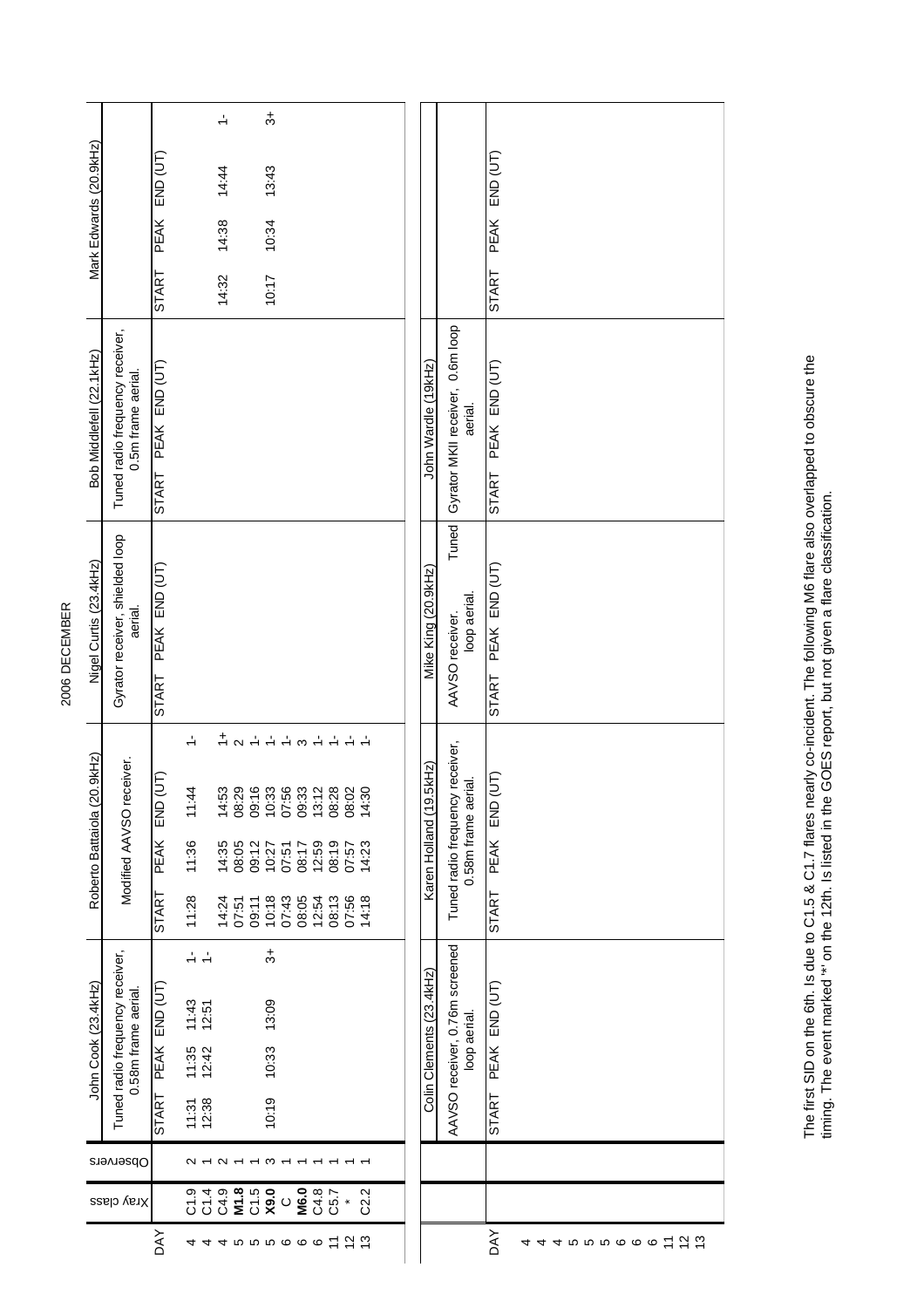December has seen a marked increase in flare activity from the sun, including a major X-class flare well timed during our daylight hours. This X9 event was accompanied by 3 other X-class flares during our night, as well as a couple of Mclass and 9 C-class events. By the 19<sup>th</sup>. activity had dropped and there were no flares recorded for 6 days. The 26<sup>th</sup>, 27<sup>th</sup>, and 28<sup>th</sup>. were also blank.



This Chart shows the SID recorded by Roberto Battaiola on December 5th.



This is my own recording of the same event. The top trace is 23.4kHz, the lower is 20.9kHz.

The flares responsible for these SID's caused an energetic proton event over quite a few days. I suspect that this might be partly responsible for the high noise levels reported by some observers. This is my recording from the 7th:

2006 December 07

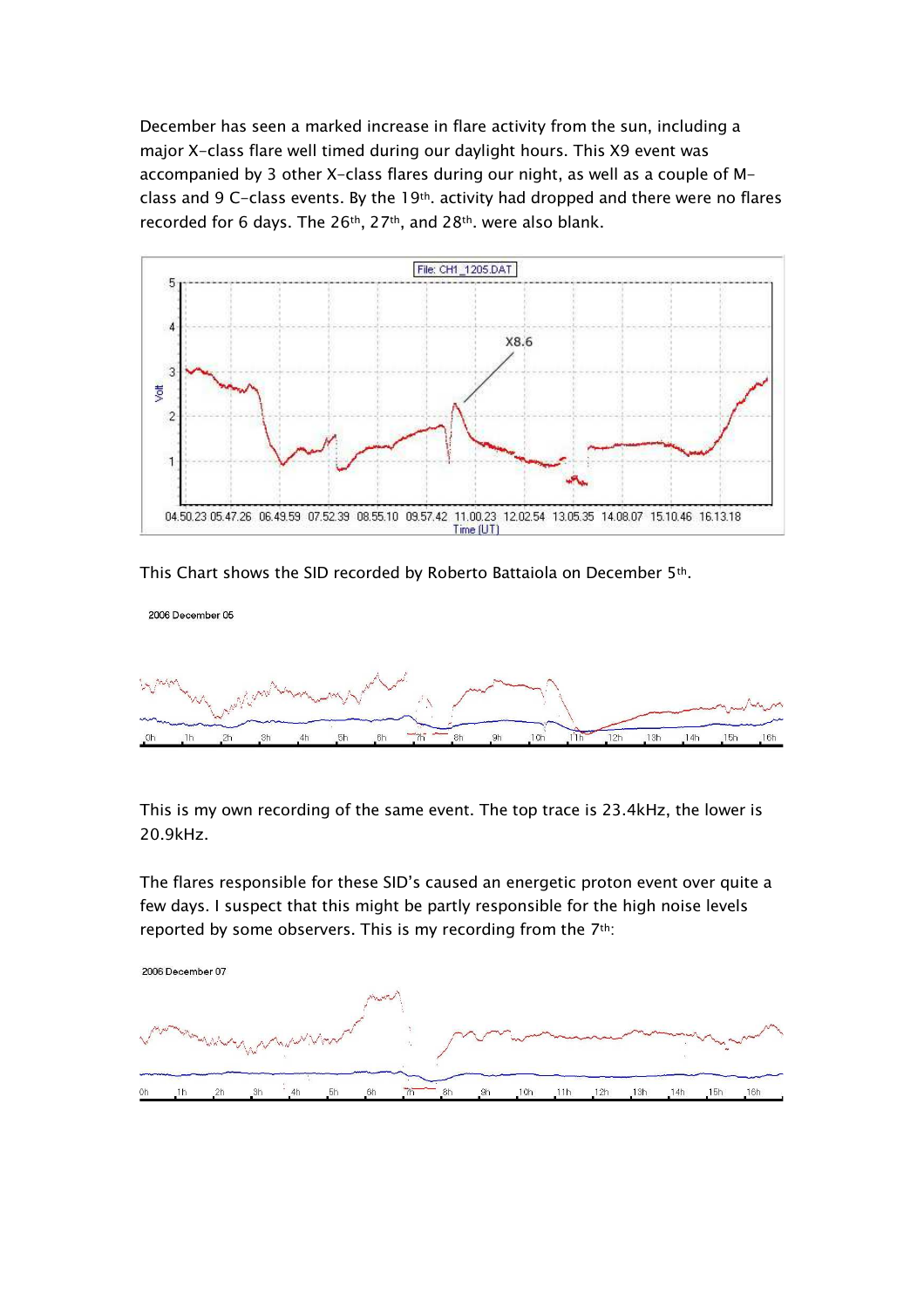This is heavily filtered to reduce the noise, but shows the difficulty in identifying small SID's. Also notice that the sunset dip is nearly absent, a common problem at this time of year. The 14<sup>th</sup>. was another very noisy day. As usual, the 23.4kHz transmission stopped over the Christmas holiday period, returning on January 2<sup>nd</sup>.

The activity chart shows our recorded SID's for the last 19 months. From the high peak in 2005 September, 2006 shows a cycle of 3 or 4 months; a month or 2 of no SID's being followed by a small peak of 10-20 events recorded. Prior to this month's X-class flare, the last was recorded in 2005 September. M-class events have been recorded at each peak in 2006.